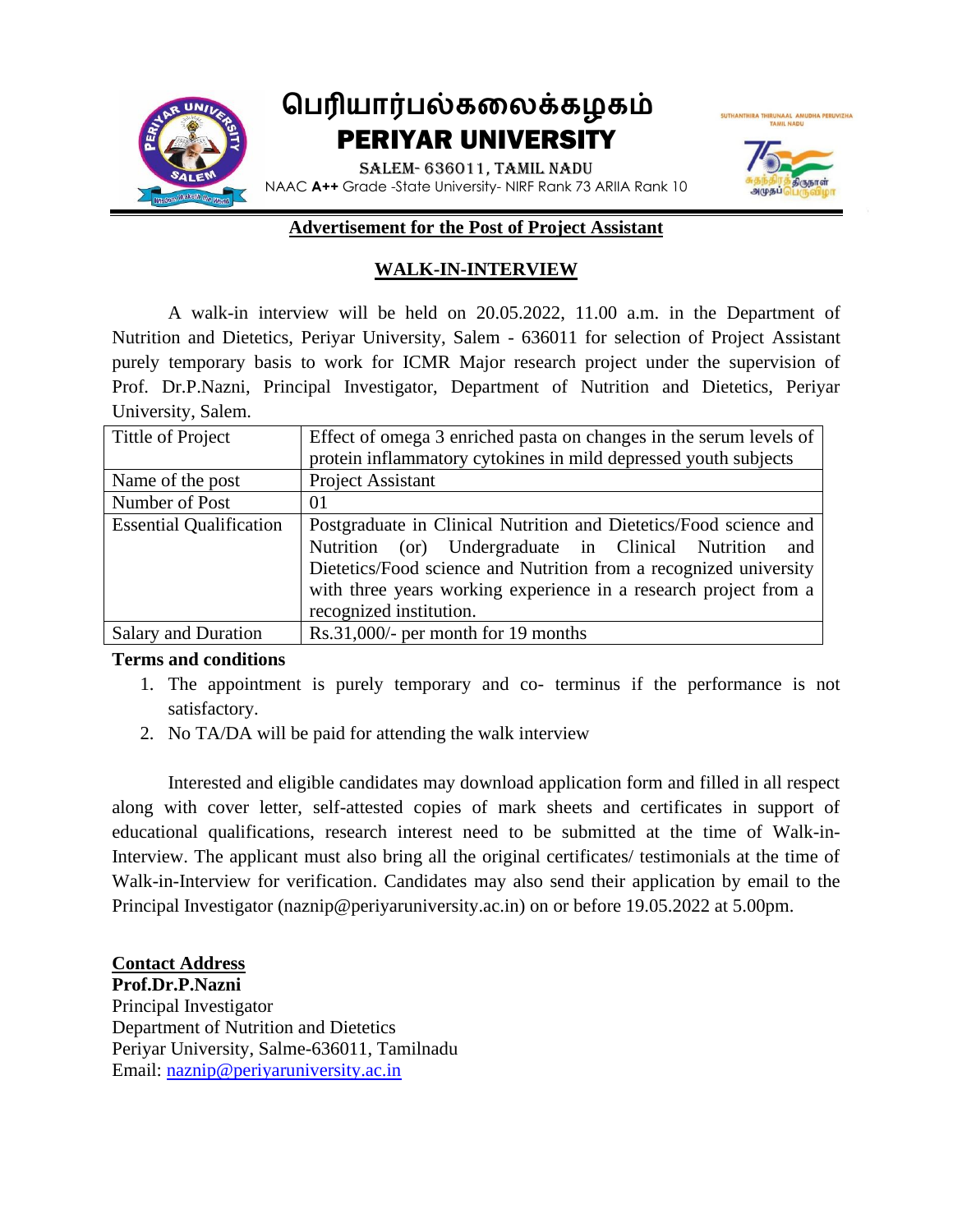



# **APPLICATION FORM FOR PROJECT ASSISTANT**

**1.** Name: (In capital letter) **: 2.** Father's Name **: 3.** Date of Birth & Age **: 4.** Sex **: 5.** Address for Communication: Mobile No: **::**

E-mail:

## **6.** Academic Qualifications:

| Exam Passed | College/<br>University | Subjects | Percentage of<br>marks | Year of Passing |
|-------------|------------------------|----------|------------------------|-----------------|
|             |                        |          |                        |                 |
|             |                        |          |                        |                 |
|             |                        |          |                        |                 |
|             |                        |          |                        |                 |
|             |                        |          |                        |                 |
|             |                        |          |                        |                 |
|             |                        |          |                        |                 |
|             |                        |          |                        |                 |
|             |                        |          |                        |                 |

- **7.** Research Experience if any: **:**
- **8.** List of Publications **:**